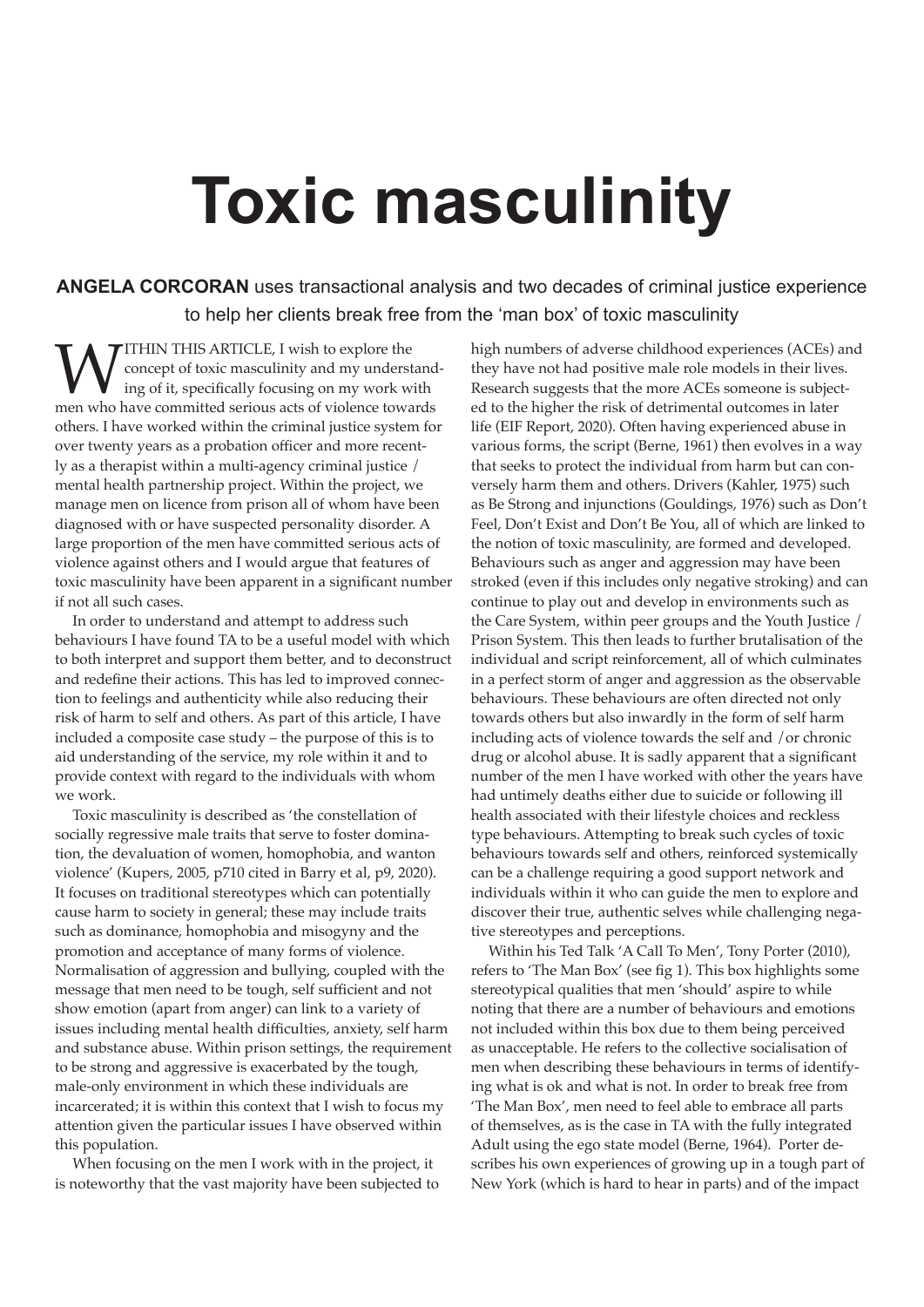#### **The Man Box**

Do not cry openly or express emotions *with the exception of anger* Do not express weakness or fear Demonstrate power control especially over women Aggression-dominance Protector Do not be 'like a woman' Heterosexual Do not be 'like a gay man' Tough/Athletic/Strength/Courage Makes decsions – *does not need help*  Views woman as property /object

# **Figure 1**: The Man Box, Porter 2010

of toxic masculinity on him as he was raised by his parents and when he brought up his own son and daughter. It is a TED Talk I would recommend if you are interested.

.On his website, www.acalltomen.org, Tony Porter further comments: *'Healthy, respectful manhood means valuing and respecting women, girls, LGBQ, Trans, and nonbinary people and respecting and valuing oneself by striving to live authentically. The practice of healthy manhood is the path out of the Man Box, and it is essential to preventing violence and pursuing equity in our society. 'A Call To Men' coined the term the 'Man Box' to illustrate the collective socialization of men. In the Man Box, men are expected to be strong, successful, powerful, dominating, fearless, in control, and emotionless. In the Man Box, women are viewed as objects, as the property of men, and as having less value than men. The teachings of the Man Box allow violence against women, girls, and those at the margins of the margins to persist. The Man Box perpetuates a heterosexist norm that devalues all those who don't conform to a gender binary. By breaking out of the Man Box, male-identified people become healthier and help to build and sustain more equitable communities.'*(www.acalltomen.org)

Developing healthy behaviours which can include being vulnerable without being a victim and assertive without being aggressive or a perpetrator are examples of ways in which the men I work with can also be supported to break free from the Man Box. This also enables them to connect with emotions that had been deeply suppressed or displaced and then acted out in rageful acts towards self or others. This fits with the concept of moving from the Drama Triangle (Karpman, 1968) to the Winners Triangle (Choy 1990), enabling the individual to avoid being drawn into games – particularly given that these could involve third degree games where death or serious injury are possible. Progress can be slow and at times it can feel frustrating, however it is important to bear in mind just how ingrained such perceptions about self and others are, having been continuously reinforced. It can often be hard to maintain empathy and willingness to engage with such individuals – particularly when aggression and angry outbursts have been directed towards me and my colleagues who often find ourselves in

the 'bad object' position. Concepts in TA have helped me to maintain my resilience and to hold a clear boundary about what is acceptable, while also offering care and therapeutic intervention at the same time. It is quite possible that these individuals may never have had such experiences modelled to them before resulting in them kicking back and presenting as rejecting, angry and dismissive. As such, striking the balance between care and control as defined in the boundary seesaw model (Hamilton, 2010) can often feel like walking a tightrope and requires good structures in place in terms of staff support and supervision.

The notion of toxic masculinity is a key theme that is played out in various ways within the project – it is observable in group-based settings for example when the men relate to and interact with each other and also in how they interact with both male and female staff. Bullying and aggression is appropriately challenged while pro-social and positive interactions are modelled continuously in order to provide them with an alternative way of relating to others and themselves. Examples of good behaviours are stroked and reinforced and space is available within which the men can hopefully feel safe to connect to all of their emotions including fear, sadness and vulnerability – not just their racket feelings (English, 1971) of anger and aggression. Over time and with patience small steps are made to support the men to develop their understanding of themselves through psychological interventions such as formulation and various other therapies, therefore enabling them to express their vulnerabilities in a contained way rather than drawing only on behaviours that fit within the notion of toxic masculinity. Knowing that it is ok to express all of their emotions can have a profound positive impact upon their emotional wellbeing and also provide them with the confidence to know that that they can better regulate themselves and lead safer, happier lives.

It is important to note that the concept of toxic masculinity as I understand it does not serve to criticise men or male attributes, moreover it highlights the damaging impact of having to adhere to a specific set of ideals and behaviours which can be destructive and self limiting. I think of this in a similar way to the life script (Berne, 1961) in the respect that it can be restrictive and lead us to feel that we are not achieving our full potential. The ethos of TA is that all individuals, regardless of gender, race, age, sexuality, ability or culture can strive towards a more authentic version of self by breaking free from negative script beliefs and learn to be more autonomous. As discussed by Drego, the concept of the Cultural Parent (1983), also lends itself to the idea that we are all bound by social constructs, traditions and etiquettes, however, it is important that we as Therapists and as a society in general are able to question, explore and, where necessary, challenge and change these cultural or societal 'norms' if they no longer serve us well.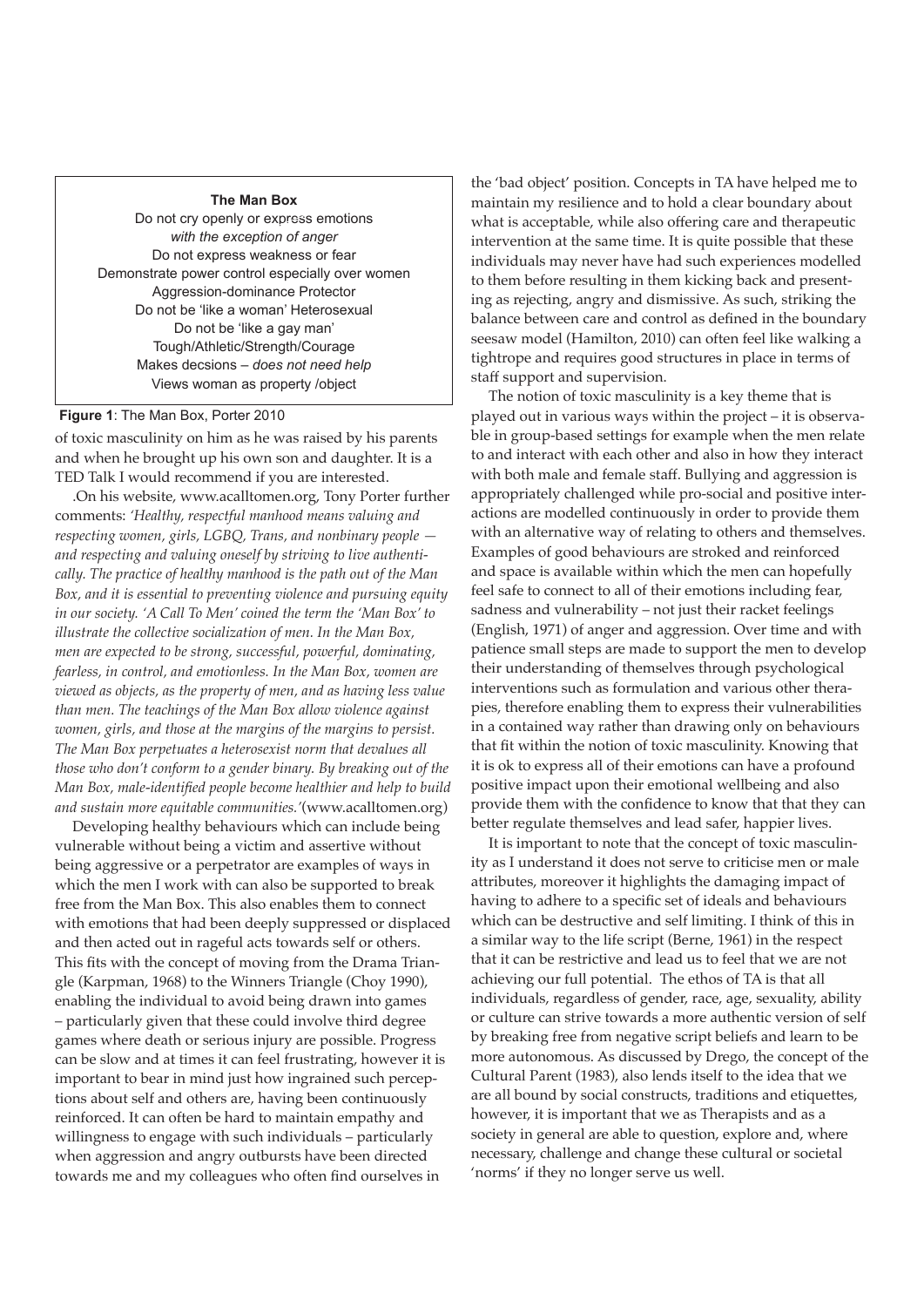# **Composite Case Study**

**I** WORK WITHIN a joint Mental Health / Criminal Justice Service as a Sociotherapist. We are part of the Offender Personality Disorder (OPD) Pathway and we are commissioned to work with no more than 20 men in the commu-Service as a Sociotherapist. We are part of the Offender Personality Disorder (OPD) Pathway and we are comnity at any one time. As defined by NHS England: 'The OPD Pathway programme is a jointly commissioned initiative that aims to provide a pathway of psychologically informed services for a highly complex and challenging offender group who are likely to have severe personality disorder and who pose a high risk of harm to others, or a high risk of reoffending in a harmful way' (NHS England, Personality Disorder Pathway Strategy, 2015)

Participants engage in a range of individual and group work interventions and activities aimed at reducing the risk of offending, improving their mental health and wellbeing, developing their ability to form and maintain positive relationships, promoting social integration and enhancing education, employability and social skills. This is achieved through the adoption of the sociotherapy approach, which is psychologically informed therapeutic milieu. This approach enables participants to develop relationships with staff and other participants and learn essential skills in understanding and relating to others. It has been shown to be effective in the Netherlands, where it has been in existence for over 50 years, in the treatment of high risk individuals diagnosed with / suspected personality disorder. Our model was developed drawing upon specific research and evidence taken from the Van Der Hoeven Clinic in Holland (Binsbergen et al 2007).

All the men we work with have served prison sentences and are referred to us by their probation officers. We assess the men in prison and if assessed as suitable they are then released to attend our project for two years. They have two allocated keyworkers each: a mental health worker and a probation officer (both referred to as sociotherapists) who jointly manage them. My intention here is to give an illustration of a typical participant that we would work with in the project. This is not based on any specific individual but is a composite.

#### **James, age 43** *(composite case study)*

Sentenced to Imprisonment for Public Protection (IPP) for an offence of Section 18 Wounding against his ex-partner; this followed a back drop of longstanding domestic abuse, including harassment and previous instances of violence. He was referred to our project by his probation officer some ten years after his conviction as he appeared to be stuck in the prison system. We assessed James in prison and he confirmed that he was motivated to engage with the interventions we offered in the community. James completed regular prison visits with ourselves over an 18-month period; during 'James had built a therapeutic relationship with his key workers that was strong enough to sustain the rupture of him returning to prison.'

this time we began to build a therapeutic relationship with James although it was apparent that he had significant issues relating to trust and feeling highly suspicious of professionals. There was also evidence of very specific and rigid views linked to gender and masculinity that played out in terms of his previous offending, within our interactions and in how James presented and behaved within the prison environment. We took some time exploring this with him and gaining an understanding of how this linked to his early life experiences and script beliefs. It was apparent that James had a Be Strong driver and he would often become angry with little provocation. Work was completed with him in relation to his difficulties with emotion regulation and he was subsequently deemed suitable for release by the parole board. James then attended our project as a condition of his licence four days a week where he engaged in a range of interventions delivered on a one-to-one and group work basis.

James commenced psychological work and initially did well, however, it became apparent after a few months that he was struggling with the transition from prison to the community. There was evidence of illicit drug use and some difficult dynamics with other participants in the project and the probation hostel where he was residing, during which he was observed as being aggressive and confrontational. Previous script beliefs and behaviours were evident and his behaviour continued to deteriorate to the point that he was deemed no longer manageable in the community. As a result of this, James was recalled to custody and subsequently referred to a Psychologically Informed Planned Environment (PIPE Unit) in prison as it was identified that he had outstanding treatment needs that had served to hinder his progress in the community. He undertook various interventions; including trauma focused therapy looking more closely at his early life experiences (he had been subjected to extreme violence perpetrated by his father and neglect by his mother) and exploring the impact of his behaviours on others including the victim of his index offence.

Initially James felt angry that he had been recalled to prison however, we were able to identify together where things had gone wrong and what work he needed to do. James had built a therapeutic relationship with his key workers that was strong enough to sustain the rupture of him returning to prison. On reflection he acknowledged that this had been the right course of action as he recognised that he was spiralling out of control. He also accepted that he had not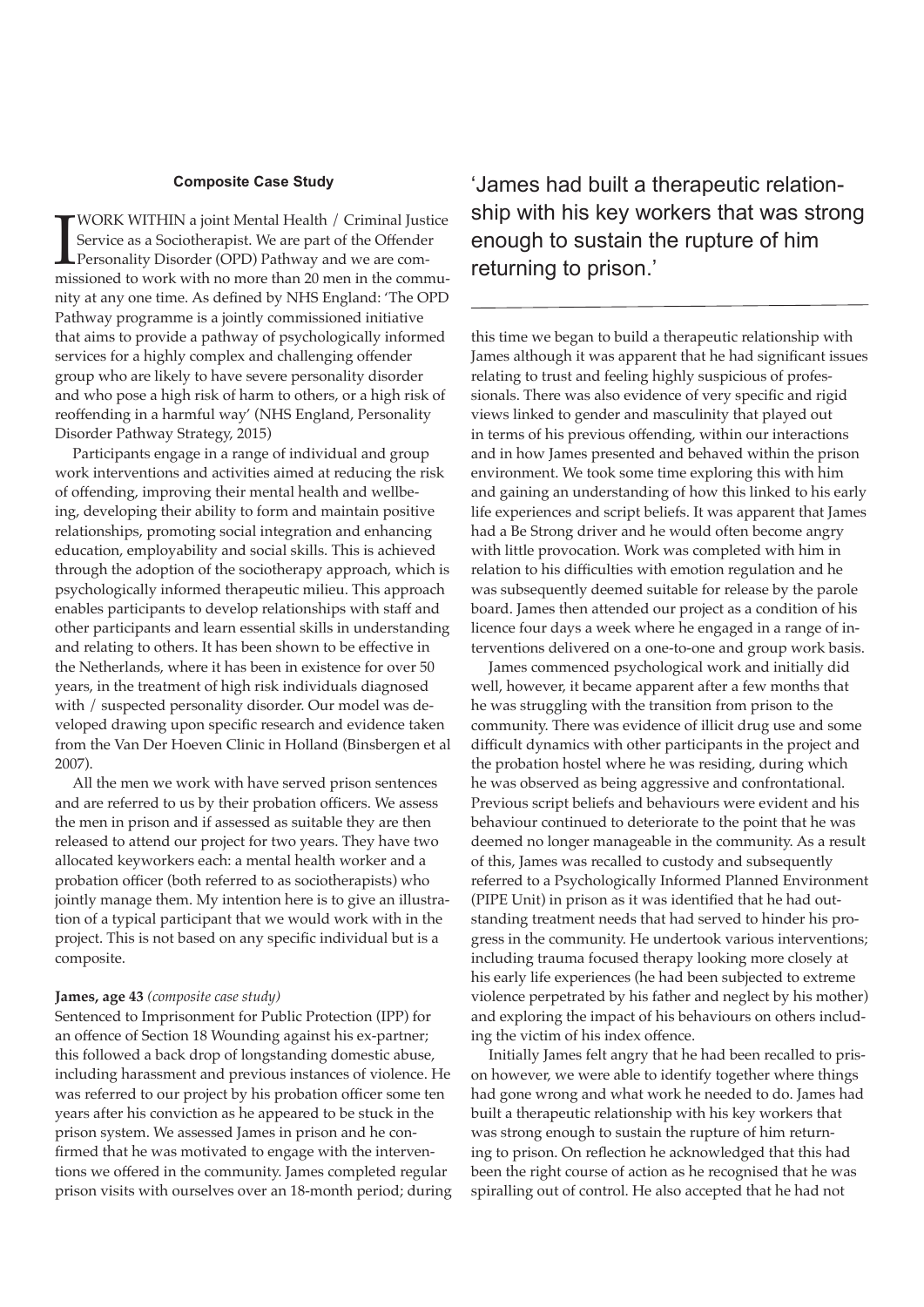# 'James had. . . the opportunity to connect to his feelings and show his vulnerabilities in a safe way.'

been prepared for how hard it would be to adjust to life in the community and he was willing to complete further work in prison. James found this work hard but he did engage and significant progress was duly noted. We continued to support James by visiting him in prison regularly and he was deemed suitable for release again two years later. James resumed his attendance at our project and it was noted that he was much better able to engage with the interventions we offered. He had built better trust with his key workers and he had been provided with the opportunity to connect to his feelings and show his vulnerabilities in a safe way. James completed a three-month placement in a probation hostel and has now secured supported housing in the Liverpool area. He has begun to volunteer at a local foodbank in addition to attending our project several times a week. James continues to make progress and is able to share his struggles and difficulties with his key work team. His presentation, while sometimes still challenging, is more manageable and he is better able to express himself. James will remain involved with our project until he completes the core programme. If he completes successfully, there is the possibility of him providing peer support to other participants as part of our service user involvement initiative.

#### **References**

## *Berne, E. (1961).Transactional Analysis in Psychotherapy. New York: Grove Press*

*Berne, E. (1964). Games People Play. New York: Grove Press Binsbergen, M. H., Keune, L. H., Gerrits, J. & Wiertsema, H. L. (2007). Organising Forensic Psychiatry, Clinical Practice at the Van der Hoeven Kliniek. Utrecht: Forum Educatief.* 

*Choy, A. (1990). 'The Winners Triangle.' Transactional Analysis Journal, 20:1* 

*Drego, P. (1983). 'The Cultural Parent.' Transactional Analysis Journal, 13:4, pp224 - 227*

*Early Intervention Foundation Report, Feb 2020 www.eif.org.uk English, F. (1971). 'The Substitution Factor: Rackets and Real Feelings.' Transactional Analysis Journal, 1:4*

*Goulding, R. & M. (1976).'Injunctions, decisions and redecisions.' Transactional Analysis Journal, 6, pp41-48*

*Hamilton, L. (2010). 'The Boundary Seesaw: Good Fences Make For Good Neighbours: Relational Boundary Management and The Creation of a Safe and Therapeutic Space', in Using Time, Not Doing Time: Practitioner Perspectives on Personality Disorder and Risk. New Jersey: John Wiley, pp181 – 194 Kahler, T. (1979). Process Therapy in Brief. Human Development* 

### *Publication*

*Karpman, S. (1968). 'Fairy tales and script drama analysis.' Transactional Analysis Bulletin 26 (7) pp39-43*

*Kupers, T.A. (2005). Toxic masculinity as a barrier to mental health treatment in prison. Journal of Clinical Psychology, 61(6), 713–724*

*NHS England: The Offender Disorder Pathway Strategy 2015 Psychreg Journal of Psychology (2020). 4:2 J. Barry, R. Walker, L. Liddon, & M. Seager www.acalltomen.org www.ted.com : Tony Porter, 'A Call To Men' Dec 2010*

*www.wikipedia.org*



**Angela Corcoran** works in Merseyside NHS as a therapist with the Resettle Project and has a private practice based in South Liverpool. She completed her 4 year TA training with Red Kite RTE and is working towards her CTA. She was a probation officer for 20 years.